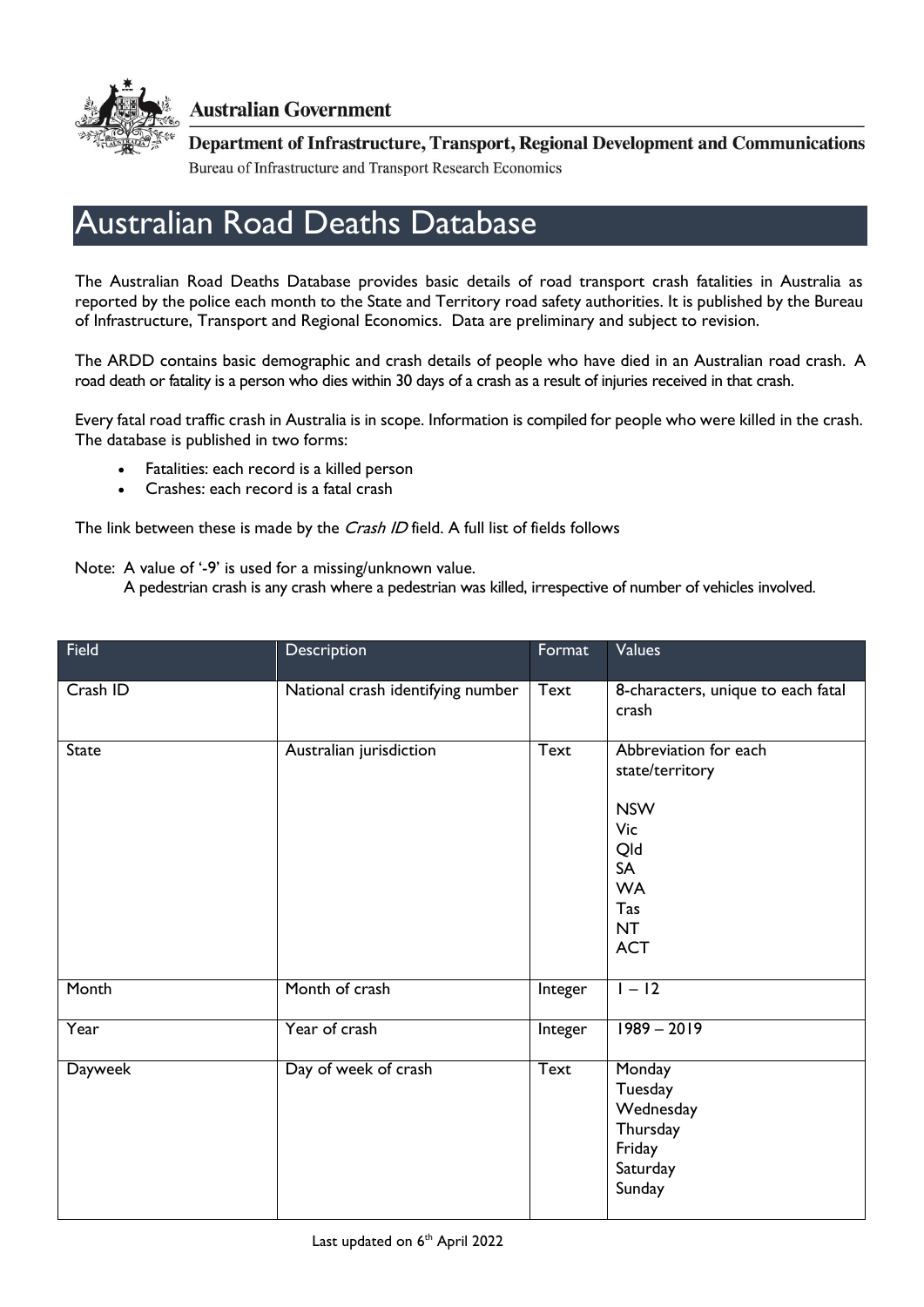| Field                                   | Description                                                                                                             | Format      | Values                                                                                                                                                    |
|-----------------------------------------|-------------------------------------------------------------------------------------------------------------------------|-------------|-----------------------------------------------------------------------------------------------------------------------------------------------------------|
| Time                                    | Time of crash                                                                                                           | Time        | hh:mm                                                                                                                                                     |
| Crash Type                              | A crash is coded as a Pedestrian<br>crash if a pedestrian was killed;<br>otherwise, the number of vehicles<br>involved. | <b>Text</b> | Pedestrian<br>Single<br>Multiple                                                                                                                          |
| <b>Number Fatalities</b>                | Number of killed persons<br>(fatalities) in the crash                                                                   | Integer     |                                                                                                                                                           |
| <b>Bus Involvement</b>                  | Indicates involvement of a bus in<br>the crash                                                                          | <b>Text</b> | Yes<br>No<br>$-9$                                                                                                                                         |
| <b>Heavy Rigid Truck</b><br>Involvement | Indicates involvement of a heavy<br>rigid truck in the crash                                                            | <b>Text</b> | Yes<br>No<br>$-9$                                                                                                                                         |
| <b>Articulated Truck</b><br>Involvement | Indicates involvement of an<br>articulated truck in the crash                                                           | <b>Text</b> | Yes<br>No<br>$-9$                                                                                                                                         |
| <b>Speed Limit</b>                      | Posted speed limit at location of<br>crash                                                                              | <b>Text</b> | $-9$<br>10<br>15<br>20<br>25<br>30<br><40<br>40<br>50<br>60<br>70<br>75<br>80<br>90<br>100<br>110<br>130<br>Unspecified                                   |
| Road User                               | Road user type of killed person                                                                                         | <b>Text</b> | <b>Driver</b><br>Passenger<br>Pedestrian<br>Motorcycle rider<br>Motorcycle pillion passenger<br>Cyclist<br>(Note: includes pillion passenger)<br>Other/-9 |
| Gender                                  | Sex of killed person                                                                                                    | <b>Text</b> | Male<br>Female<br>Unspecified<br>-9                                                                                                                       |